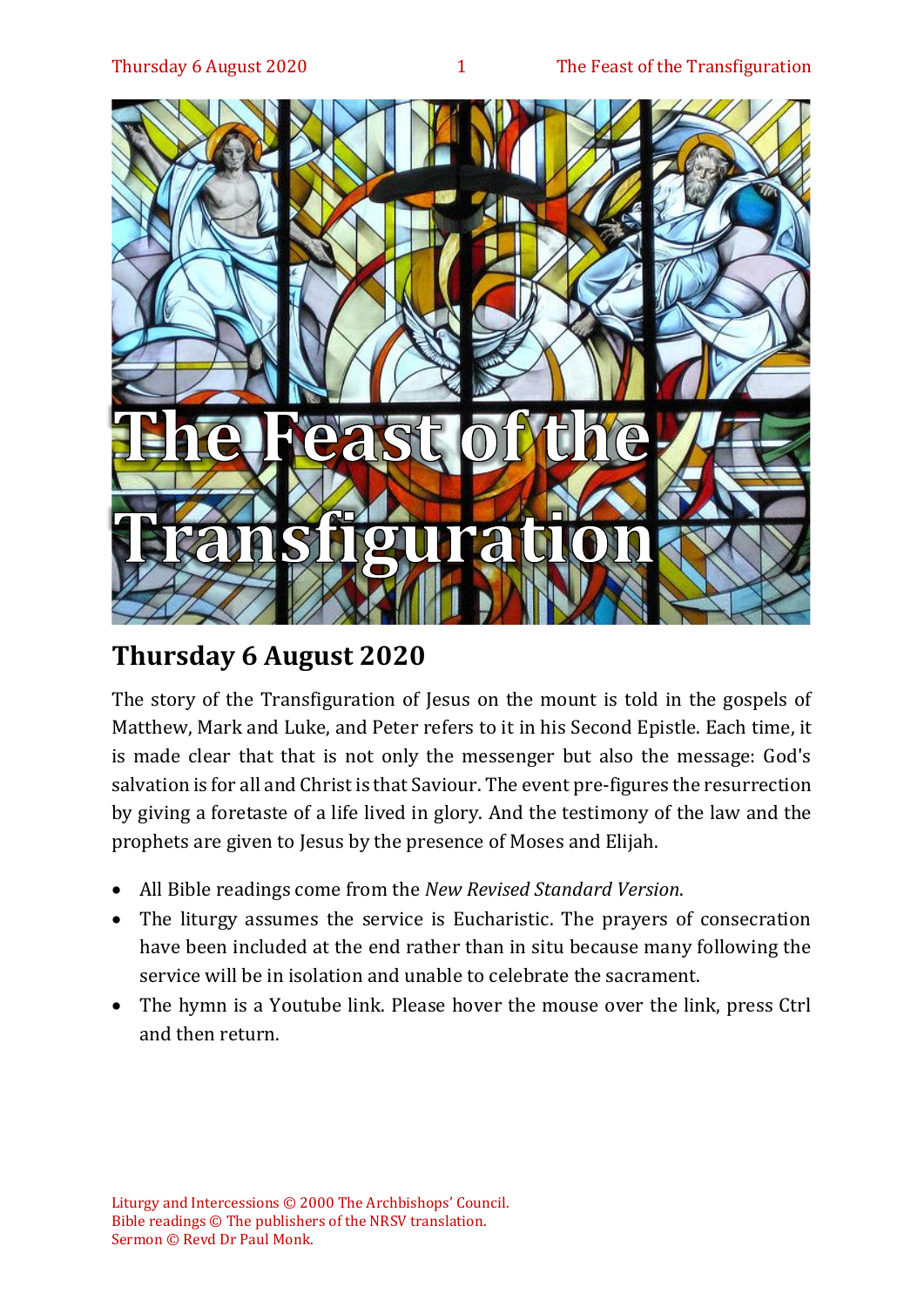HYMN 1 **[Christ whose glory fills the skies](https://www.youtube.com/watch?v=NoOS1L15r6o)** (click on this link to hear the hymn)

## **The welcome**

In the name of the Father, and of the Son, and of the Holy Spirit

All **Amen.**

The Lord be with you

All **And also with you.**

## **The Preparation**

All **Almighty God, to whom all hearts are open, all desires known, and from whom no secrets are hidden: cleanse the thoughts of our hearts by the inspiration of your Holy Spirit, that we may perfectly love you, and worthily magnify your holy name; through Christ our Lord. Amen.**

Our Lord Jesus Christ said:

The first commandment is this: 'Hear, O Israel, the Lord our God is the only Lord. You shall love the Lord your God with all your heart, with all your soul, with all your mind, and with all your strength.'

And the second is this: 'Love your neighbour as yourself.'

There is no other commandment greater than these.

On these two commandments hang all the law and the prophets.

#### All **Amen. Lord, have mercy.**

When Christ appears we shall be like him, because we shall see him as he is. As he is pure, all who have grasped this hope make themselves pure.

Therefore, let us confess our sins that mar his image in us.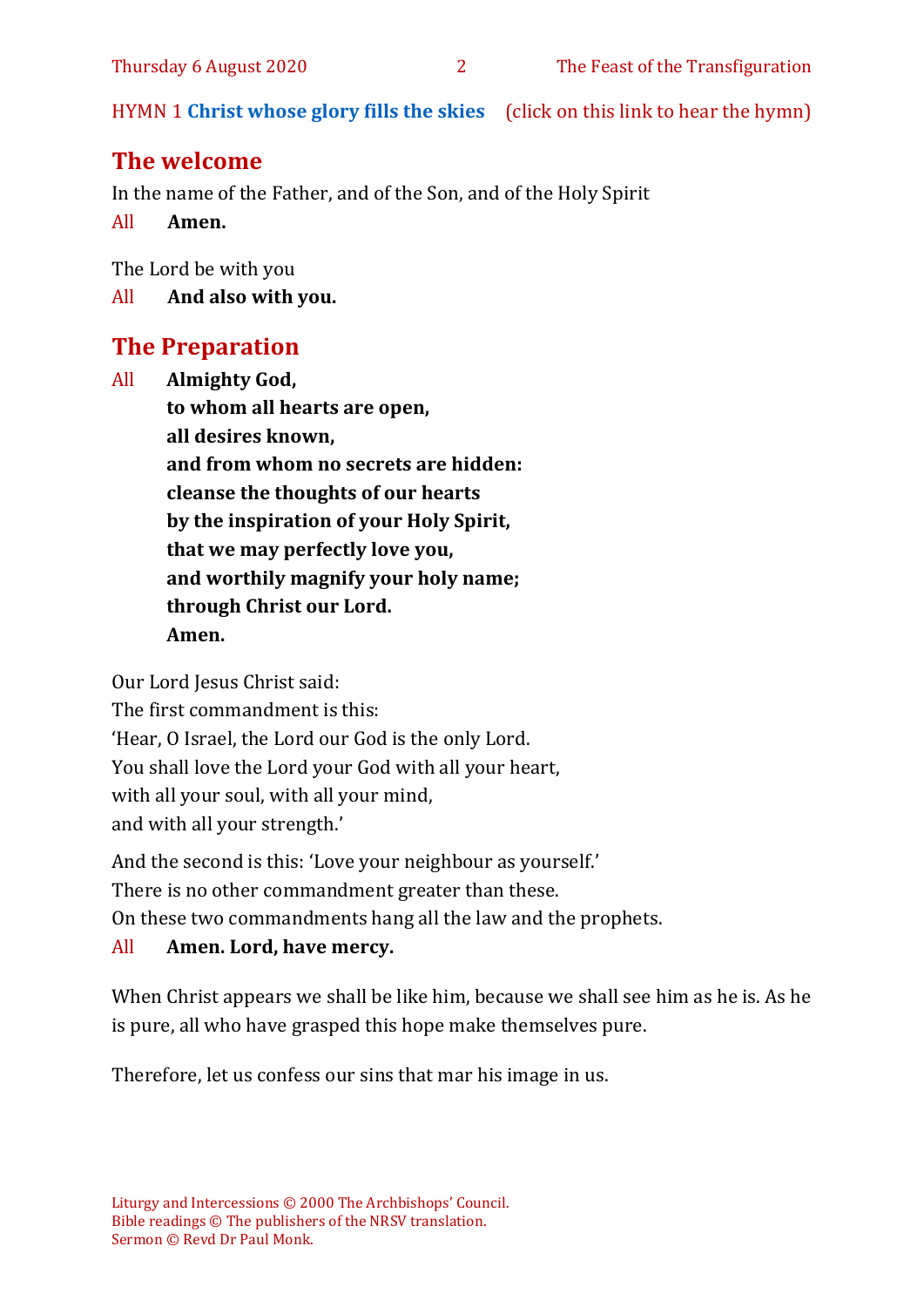All **Almighty God, our heavenly Father, we have sinned against you and against our neighbour in thought and word and deed, through negligence, through weakness, through our own deliberate fault. We are truly sorry and repent of all our sins. For the sake of your Son Jesus Christ, who died for us, forgive us all that is past and grant that we may serve you in newness of life to the glory of your name. Amen.**

Almighty God,

who forgives all who truly repent,

have mercy upon you,

pardon and deliver you from all your sins,

confirm and strengthen you in all goodness,

and keep you in life eternal;

through Jesus Christ our Lord.

All **Amen.**

## **The Gloria**

This version of the Gloria is sung to the tune of 'Cwm Rhondda'. Click **[here](https://www.youtube.com/watch?v=BtGhnEwY74E)** for the tune.

All **Glory be to God in Heaven, Songs of joy and peace we bring, Thankful hearts and voices raising, To creation's Lord we sing. Lord we thank you, Lord we praise you, Glory be to God our King: Glory be to God our King. Lamb of God, who on our shoulders,**

**Bore the load of this world's sin; Only Son of God the Father, You have brought us peace within.**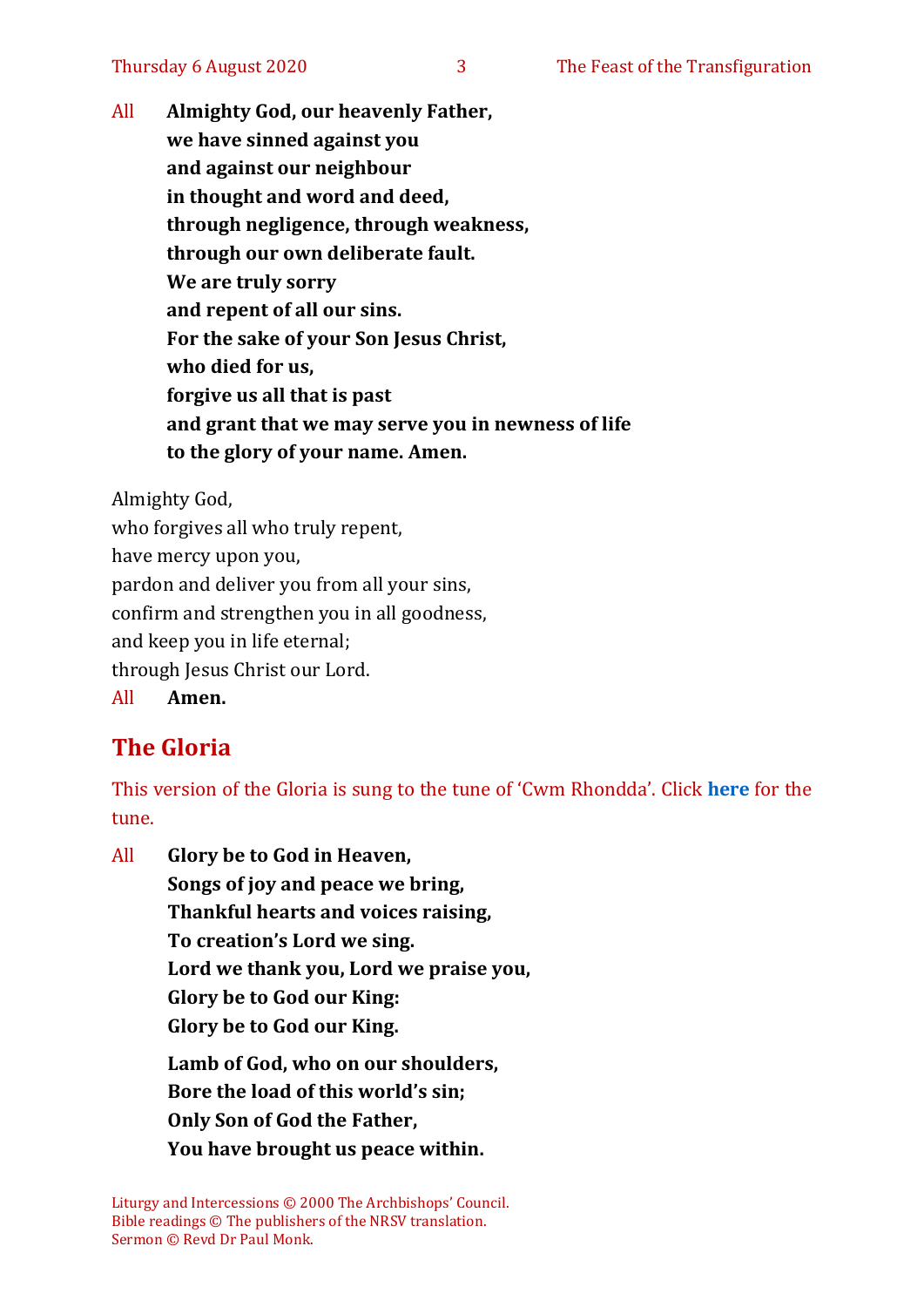**Lord, have mercy, Christ have mercy, Now your glorious reign begin: Now your glorious reign begin.**

**You O Son of God are Holy, You we praise with one accord. None in heav'n or earth is like you, Only you are Christ the Lord. With the Father and the Spirit, Ever worshipped and adored: Ever worshipped and adored.**

### **The Collect for The Transfiguration**

Father in heaven,

whose Son Jesus Christ was wonderfully transfigured before chosen witnesses upon the holy mountain, and spoke of the exodus he would accomplish at Jerusalem: give us strength so to hear his voice and bear our cross that in the world to come we may see him as he is; who is alive and reigns with you, in the unity of the Holy Spirit, one God, now and for ever. All **Amen.**

#### **First reading**

A reading from the Book of the Prophet Daniel

As I watched, thrones were set in place and an Ancient One took his throne; his clothing was white as snow and the hair of his head like pure wool; his throne was fiery flames and its wheels were burning fire. A stream of fire issued and flowed out from his presence. A thousand thousand served him, and ten thousand times ten thousand stood attending him.

The court sat in judgement and the books were opened. As I watched in the night visions, I saw one like a human being coming with the clouds of heaven. And he came to the Ancient One and was presented before him. To him was given dominion and glory and kingship, that all peoples, nations, and languages should serve him. His dominion is an everlasting dominion that shall not pass away, and his kingship is one that shall never be destroyed. *Daniel 7:9–10, 13–14*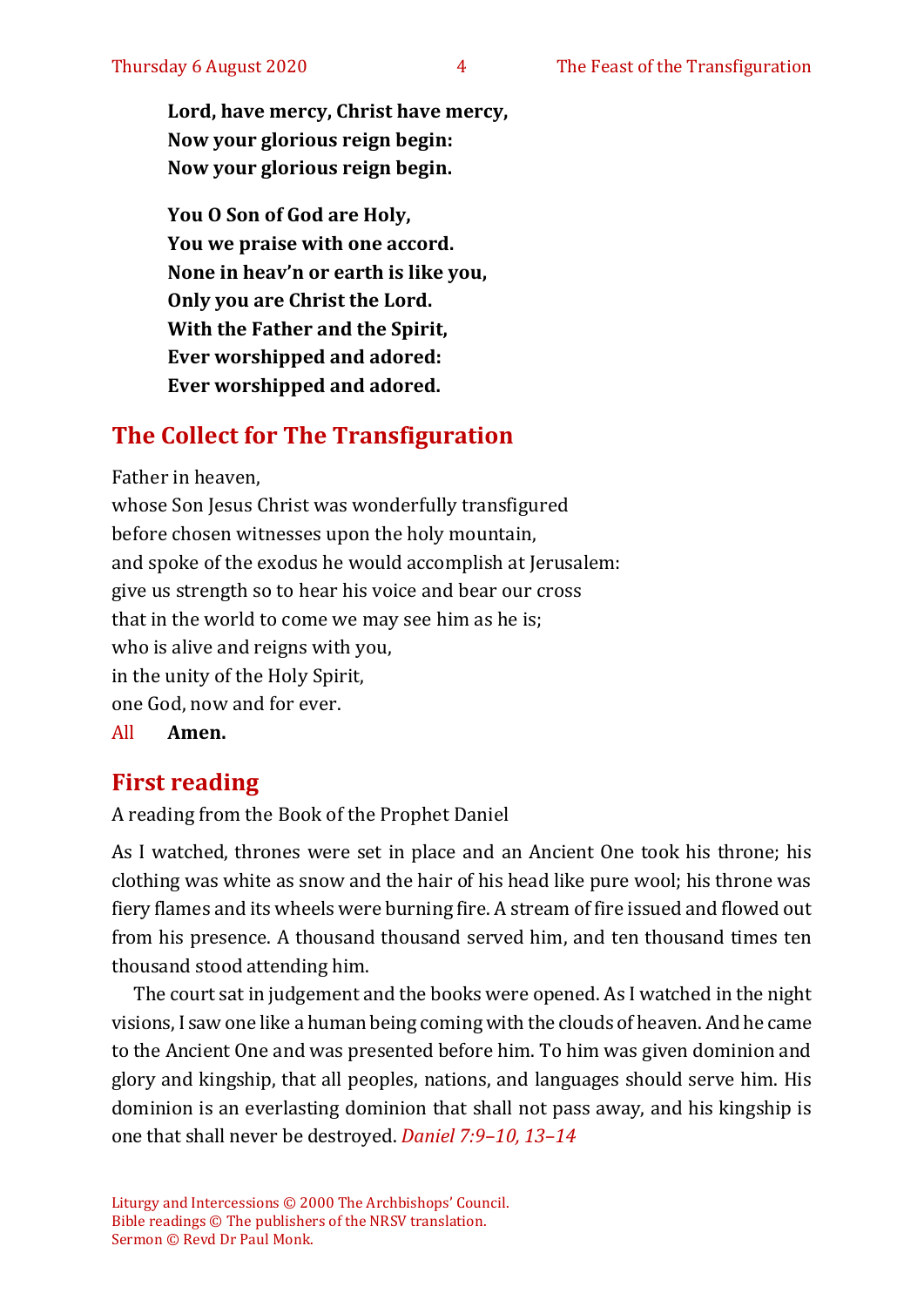This is the Word of the Lord

All **Thanks be to God.**

## **Second reading**

A reading from the Second Letter of St Peter

We did not follow cleverly devised myths when we made known to you the power and coming of our Lord Jesus Christ, but we had been eyewitnesses of his majesty. For he received honour and glory from God the Father when that voice was conveyed to him by the Majestic Glory, saying, 'This is my Son, my Beloved, with whom I am well pleased.' We ourselves heard this voice come from heaven, while we were with him on the holy mountain.

So we have the prophetic message more fully confirmed. You will do well to be attentive to this as to a lamp shining in a dark place, until the day dawns and the morning star rises in your hearts. *2 Peter 1:16–19*

This is the Word of the Lord

All **Thanks be to God.**

HYMN 2 **[Turn your eyes upon Jesus](https://www.youtube.com/watch?v=5xeZBNg0Xo0)** (click on this link to hear the hymn)

## **Gospel reading**

Hear the Gospel of our Lord Jesus Christ according to Luke

All **Glory to you O Lord.**

Jesus took with him Peter and John and James and went up on the mountain to pray. And while he was praying, the appearance of his face changed, and his clothes became dazzling white. Suddenly they saw two men, Moses and Elijah, talking to him. They appeared in glory and were speaking of his departure, which he was about to accomplish at Jerusalem. Now Peter and his companions were weighed down with sleep; but since they had stayed awake, they saw his glory and the two men who stood with him.

Just as they were leaving him, Peter said to Jesus, 'Master, it is good for us to be here; let us make three dwellings, one for you, one for Moses, and one for Elijah' not knowing what he said. While he was saying this, a cloud came and overshadowed them; and they were terrified as they entered the cloud. Then from the cloud came a voice that said, 'This is my Son, my Chosen; listen to him!' When the voice had spoken, Jesus was found alone.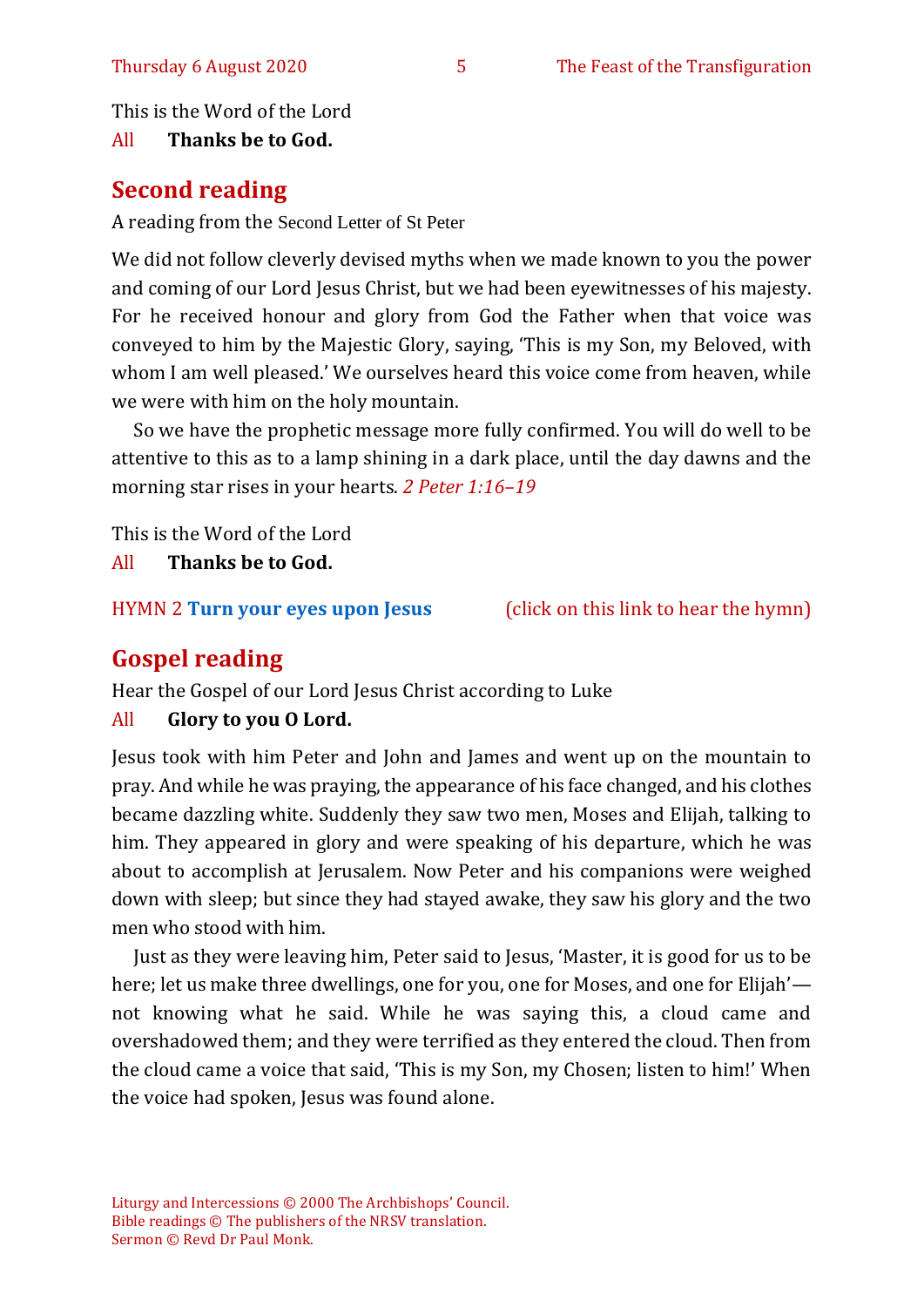They kept silent and in those days told no one any of the things they had seen. *Luke 9:28b–36*

This is the Gospel of the Lord

#### All **Praise to you O Christ.**

#### **Sermon**

When I read this passage—which is often for it's a favourite—I notice the disciples' behaviour. They've been with Jesus for three years yet until this point they have had no inkling of whom they follow. They know Jesus is a good guy but never seem to see him as anything more. Even their idea that he might be the Messiah hasn't moved beyond an earth-bound *man.* But in today's Gospel reading the disciples see Jesus as *God*.

To a Jewish mind, manifestations of light point clearly to God and His glory. For example, in the beginning, God said, 'Let there be light' and there was. God wasn't creating the Sun for that form of light was created later, on the fourth day: God started with His own Glory. The glory of God looks like a blinding light. St Paul saw a blinding light in the sky when he encountered God on the road to Damascus. Or think of the pillar of fire leading the chosen people through the desert. And in Revelations we read that heaven has no need of light because God is their light.

Today's story is therefore saying that Jesus is God. Incidentally, it also explains why the Creed says that Jesus is, 'light from light.' Before he glowed, the disciples saw only a man—probably a man with dusty feet and sweat on his brow. They only saw his exterior despite knowing how the power of God flowed powerfully through him. Then, the everyday world split in an instant and they saw God. God removes the veil between heaven and earth. Like St Paul, scales fell from their eyes and they saw the spiritual reality.

What I want to know is: How can we see things as they really are, as they are in the spiritual world and not just showing itself in an earth-bound and physical way? How can we see beyond our physical senses?

Before we start, we recognise how this vision of Jesus was given to the disciples as a gift, as an unearned grace. But we see how a clear pattern emerge as we read the story. It comes in three interrelated phases. **Firstly**, the disciples realised that Jesus was God. In the case of the disciples, that realisation was first articulated in the passage immediately before the Transfiguration, when St Peter declared, 'You are the Christ, the Son of the Living God.' This realisation is no mere mental exercise: not just our reciting the Creed. It's that gut-wrenching feeling when you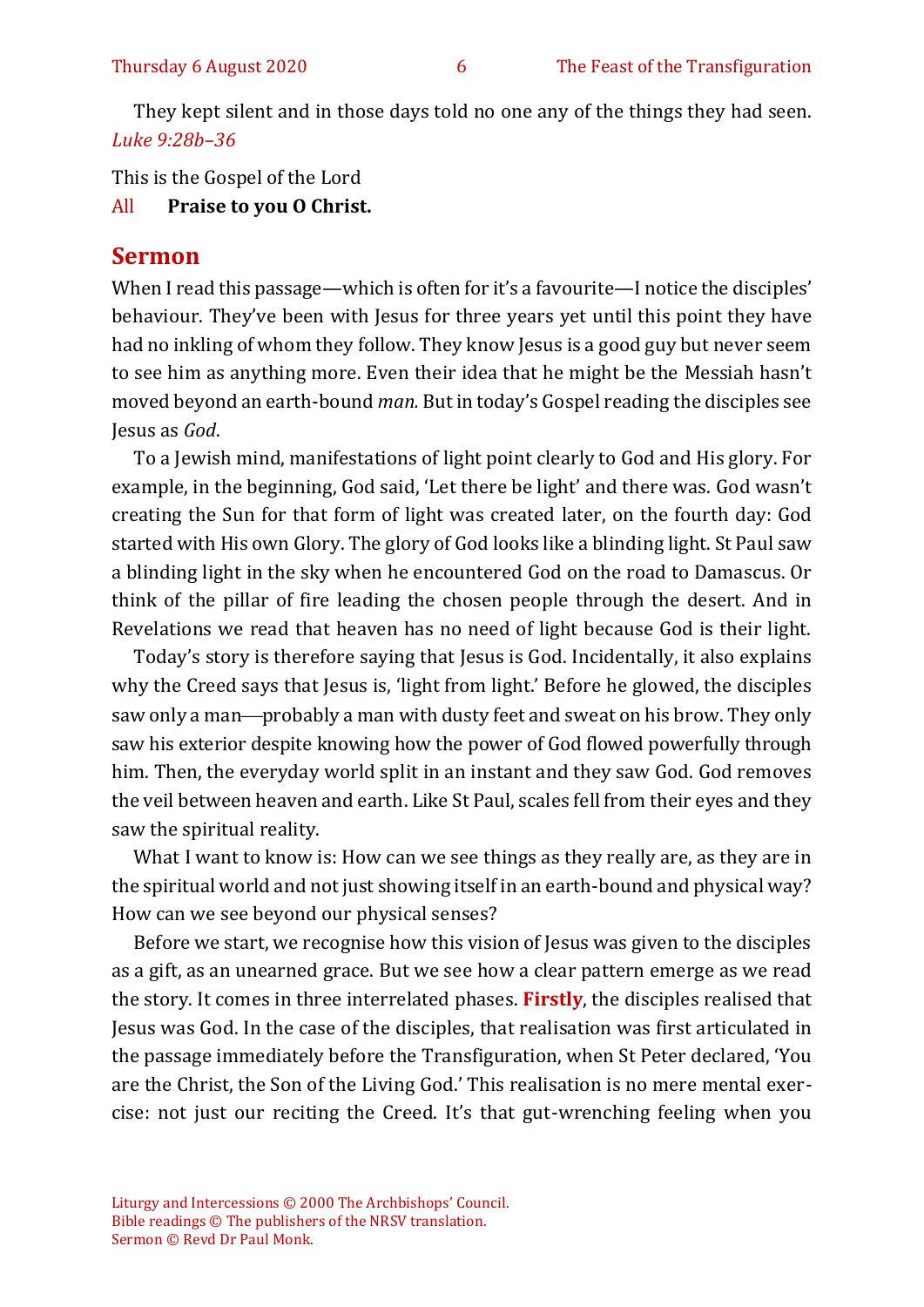realise your whole world is just about to turn upside and inside out: *we see how this man is God, this man is God, this man is God!* 

The **second** clue follows the first. Jesus asked his disciples to go wherever he goes. Jesus asks us to trust him so he takes us by routes designed to discern the extent to which we trust him. He rarely follows the usual routes and may ask us to leave our baggage behind. We may need to abandon the emotional crutches that prevent us from being reliable, committed and complete. We're invited to adopt practical and simple ways of growing toward Jesus and of being like Jesus. It's only Christ-like people who can learn a knack of seeing Jesus.

For our **third** clue, we look at the disciples on the mountain. We see their gaze is absolutely captivated by Jesus. They seem unable to look elsewhere. At this stage in their journey, they realise that Jesus is everything; they will do anything to avoid losing sight of him. We may recall the chorus, 'Turn your eyes upon Jesus, and look in his wonderful face … and the things of this world will grow strangely dim in the light of his glory and grace.' He's giving us the chance to see if they are true.

Jesus led his disciples up a mountain. When there, they realised they could look at Jesus and see God at the same time. From that moment on, they wanted to see more of God—wanted to see God in everything. They made mistakes (of course); they denied him at first; but came back for more. It meant changing their lives and jettisoning the God-less bits. They kept their eyes fixed on him. We call this attitude 'holiness' because (to paraphrase Hebrews 12:14) without holiness, they would never have seen God.

Do we want to see God? Do you want to see Him in situations and in other people? Do you want to grow so the veil between this world and the next grows thin? If so, you must look at Jesus and see that he is the Christ, the Son of the Living God. You must declare that truth in deed as well as in word, and follow him; and you must gaze on him—meditate on his actions, his word, his creation—on *him.*  Develop a holy obsession with this Jesus Then—then, we can see God.

#### **Prayers of intercession**

In the power of the Spirit and in union with Christ, let us pray to the Father.

Lord of glory, it is good that we are here. In peace we make our prayer to you. In trust we confirm our faith in you … Help us to set our faces steadfastly to where you would have us go.

Lord, look with favour.

#### All **Lord, transfigure and heal.**

Liturgy and Intercessions © 2000 The Archbishops' Council. Bible readings © The publishers of the NRSV translation. Sermon © Revd Dr Paul Monk.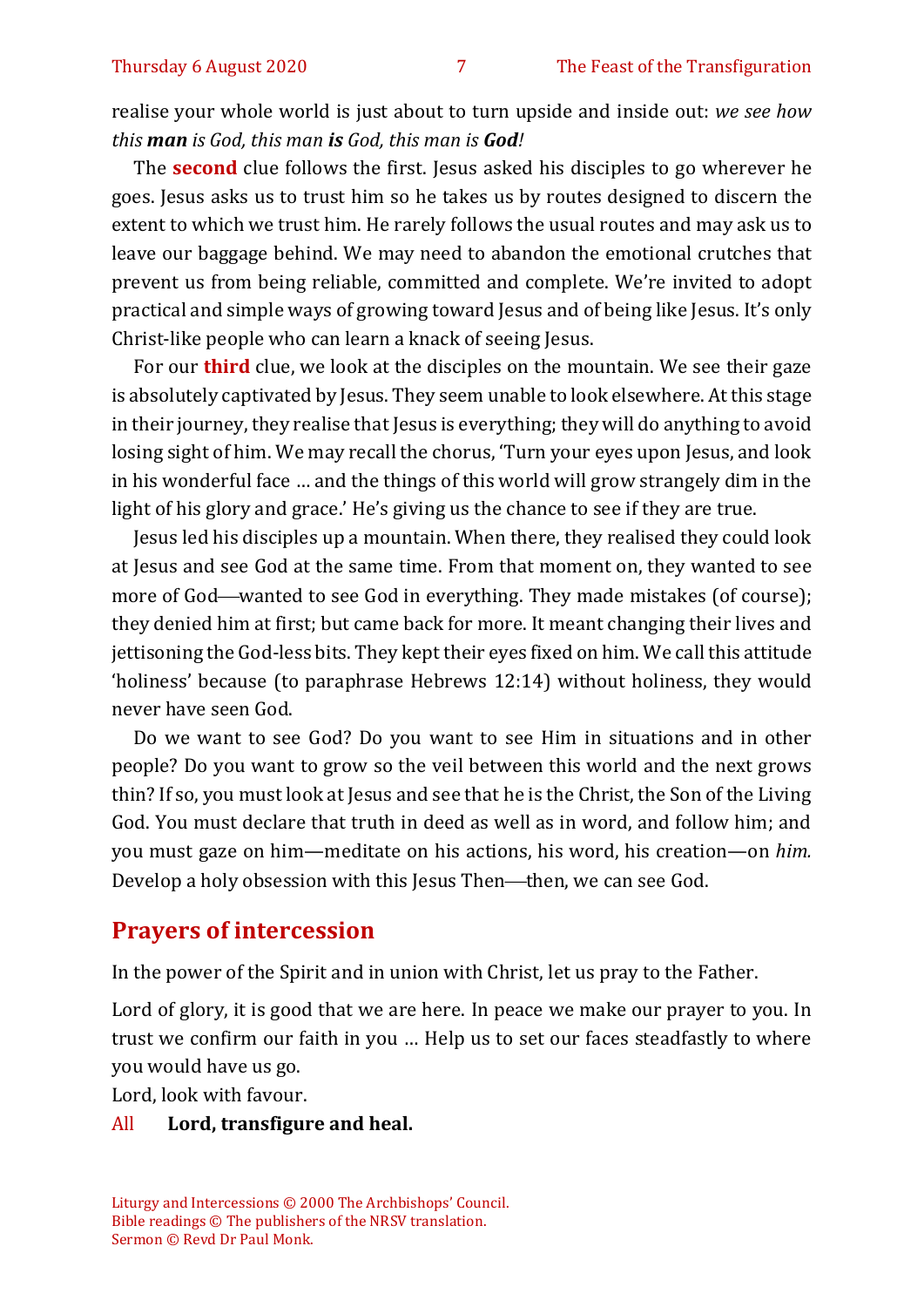Lord of glory, look with favour on your Church, proclaiming your beloved Son to the world and listening to the promptings of his Spirit … May she be renewed in holiness that she may reflect your glory.

Lord, look with favour.

#### All **Lord, transfigure and heal.**

Lord of glory, look with favour on the nations of the world, scarred by hatred, strife and war … May they be healed by the touch of your hand. Lord, look with favour.

#### All **Lord, transfigure and heal.**

Lord of glory, look with favour on those in need and distress, suffering as your Son has suffered and waiting for the salvation you promise … May the day break and Christ the Morning Star bring them the light of his presence.

Lord, look with favour.

### All **Lord, transfigure and heal.**

Lord of glory, it is good if we suffer with you so that we shall be glorified with you. According to your promise bring all Christ's brothers and sisters … to see him with their own eyes in majesty and to be changed into his likeness from glory to glory. To him be praise, dominion and worship now and for all eternity.

Merciful Father,

All **accept these prayers for the sake of your Son, our Saviour Jesus Christ. Amen.**

## **The peace**

Christ will transfigure our human body and give it a form like that of his own glorious body. We are the body of Christ. We share his peace.

The peace of the Lord be always with you:

All **And also with you.**

HYMN 3 **[Turn your eyes upon Jesus](https://www.youtube.com/watch?v=eg4emf9xc2c)** (a different version) (click to hear the hymn)

The liturgy of the Communion Service appears below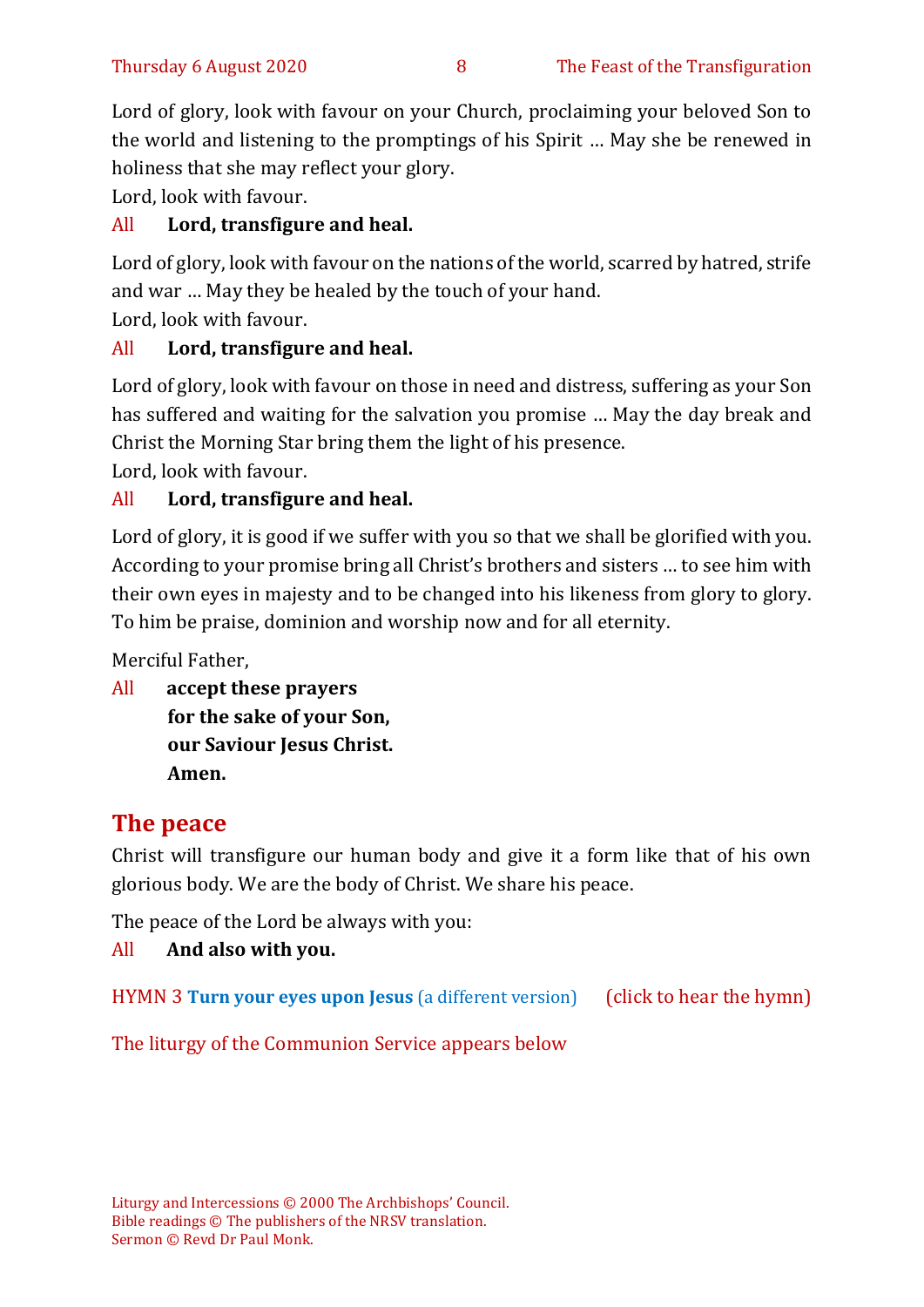# The Dismissal

HYMN 4 **[Holiness is your life in me](https://www.youtube.com/watch?v=vJDEgUks4ZI)** (please click on this link to hear the hymn)

Christ Jesus, the splendour of the Father and the image of his being, draw you to himself that you may live in his light and share his glory; and the blessing of God almighty, the Father, the Son, and the Holy Spirit, be among you and remain with you always. All **Amen**

Go in peace to love and serve the Lord.

#### All **In the name of Christ. Amen.**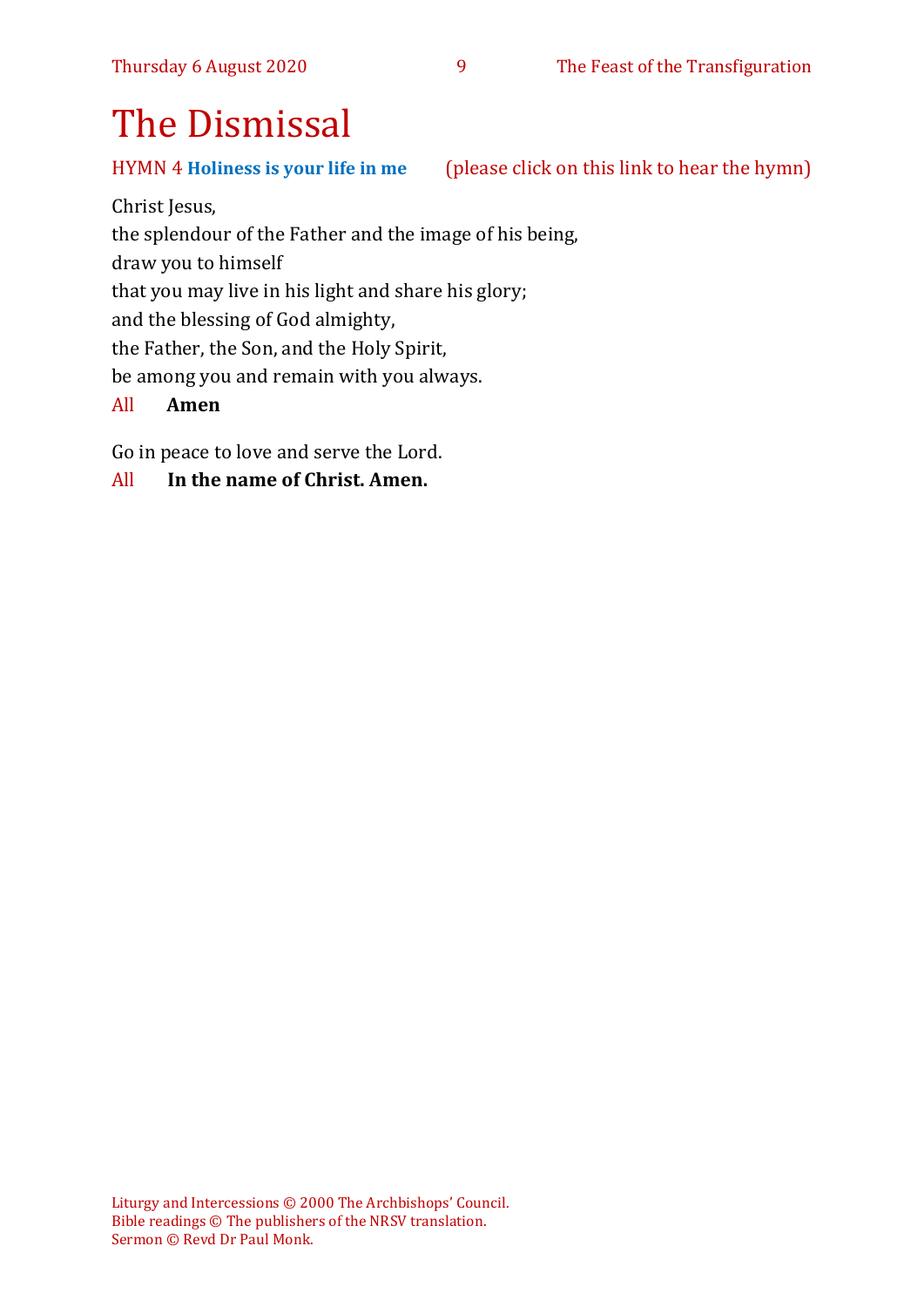## The Liturgy of the Sacrament

#### Eucharistic Prayer (prayer E)

The Lord be with you

#### All **and also with you.**

Lift up your hearts.

#### All **We lift them to the Lord.**

Let us give thanks to the Lord our God.

#### All **It is right to give thanks and praise.**

It is truly right and just, It is indeed right and good, our duty and our joy, always and everywhere to give you thanks, holy Father, almighty and eternal God, through Jesus Christ our Lord. For on this day he revealed his glory before his chosen witnesses and filled with divine splendour the human flesh in which he is one with us. So he prepared his disciples to bear the scandal of the cross and showed that in the Church, his body, the same glory would be fulfilled that shone forth from him, its head. And so with joyful hearts we echo on earth the song of the angels in heaven as they praise your glory without end:

All **Holy, holy, holy Lord, God of power and might, heaven and earth are full of your glory. Hosanna in the highest. Blessed is he who comes in the name of the Lord. Hosanna in the highest.**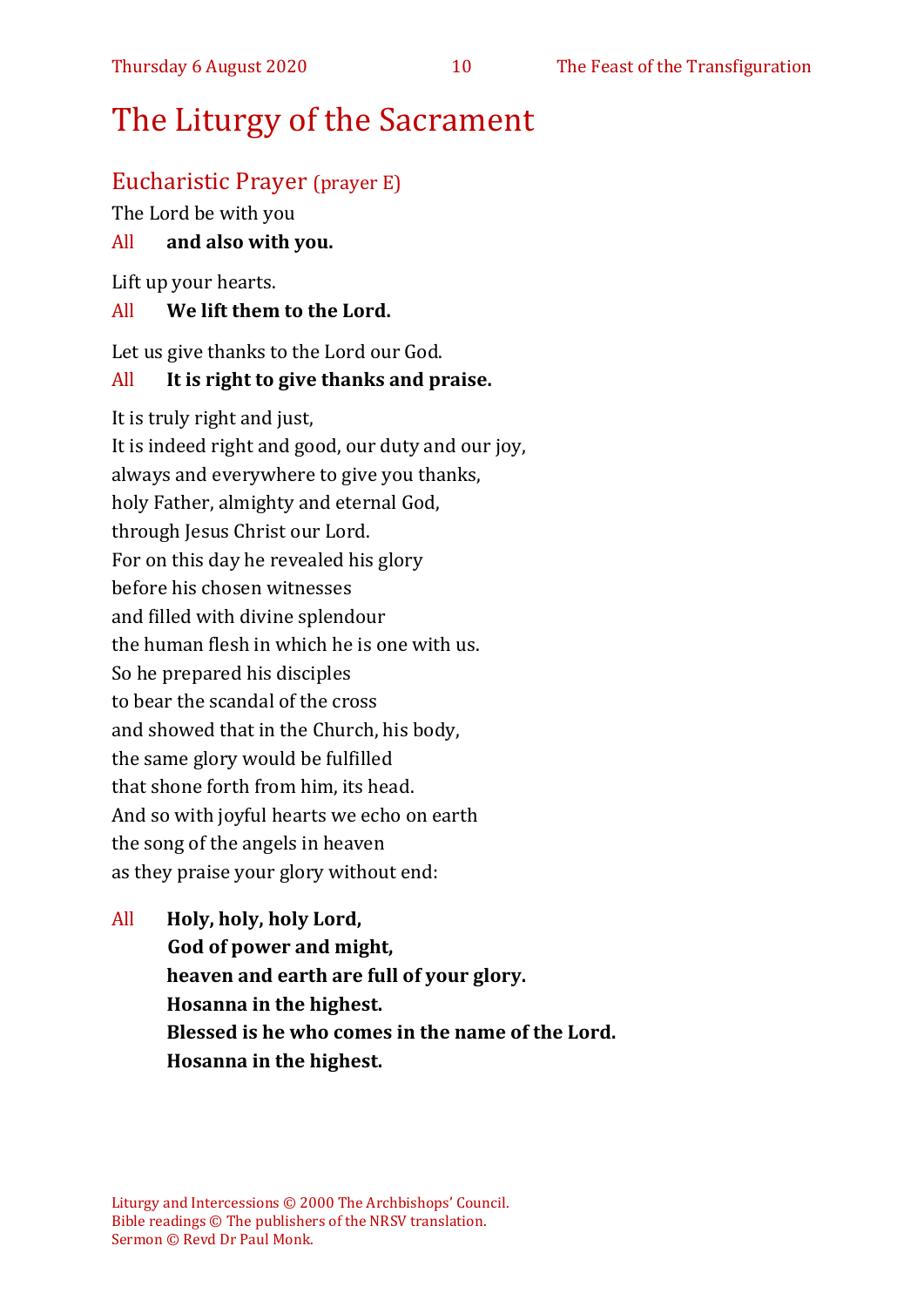We praise and bless you, loving Father, through Jesus Christ, our Lord; and as we obey his command, send your Holy Spirit, that broken bread and wine outpoured may be for us the body and blood of your dear Son.

On the night before he died he had supper with his friends and, taking bread, he praised you. He broke the bread, gave it to them and said: Take, eat; this is my body which is given for you; do this in remembrance of me.

When supper was ended he took the cup of wine. Again he praised you, gave it to them and said: Drink this, all of you; this is my blood of the new covenant, which is shed for you and for many for the forgiveness of sins. Do this, as often as you drink it, in remembrance of me.

So, Father, we remember all that Jesus did, in him we plead with confidence his sacrifice made once for all upon the cross.

Bringing before you the bread of life and cup of salvation, we proclaim his death and resurrection until he comes in glory.

Great is the mystery of faith:

All **Christ has died. Christ is risen. Christ will come again.**

Lord of all life,

help us to work together for that day

when your kingdom comes

and justice and mercy will be seen in all the earth.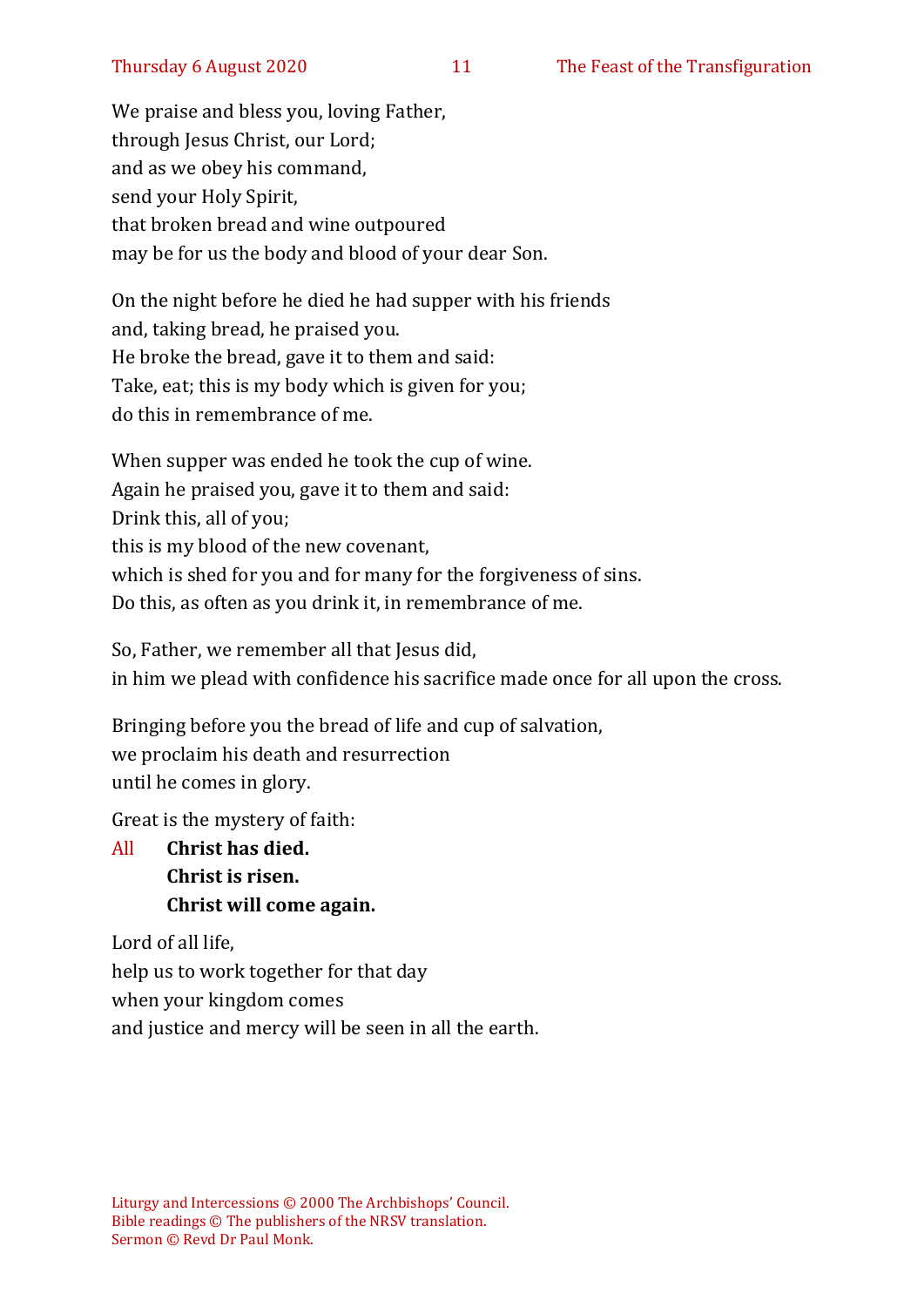Look with favour on your people, gather us in your loving arms and bring us with St Mary Magdalene and all the saints to feast at your table in heaven. Through Christ, and with Christ, and in Christ, in the unity of the Holy Spirit, all honour and glory are yours, O loving Father, for ever and ever.

All **Amen.**

#### The Lord's Prayer

As our Saviour taught us, so we pray

All **Our Father in heaven, hallowed be your name, your kingdom come, your will be done, on earth as in heaven. Give us today our daily bread. Forgive us our sins as we forgive those who sin against us. Lead us not into temptation but deliver us from evil. For the kingdom, the power, and the glory are yours**

**now and for ever.** 

**Amen.**

## Breaking of the Bread

We break this bread to share in the body of Christ.

All **Though we are many, we are one body, because we all share in one bread.**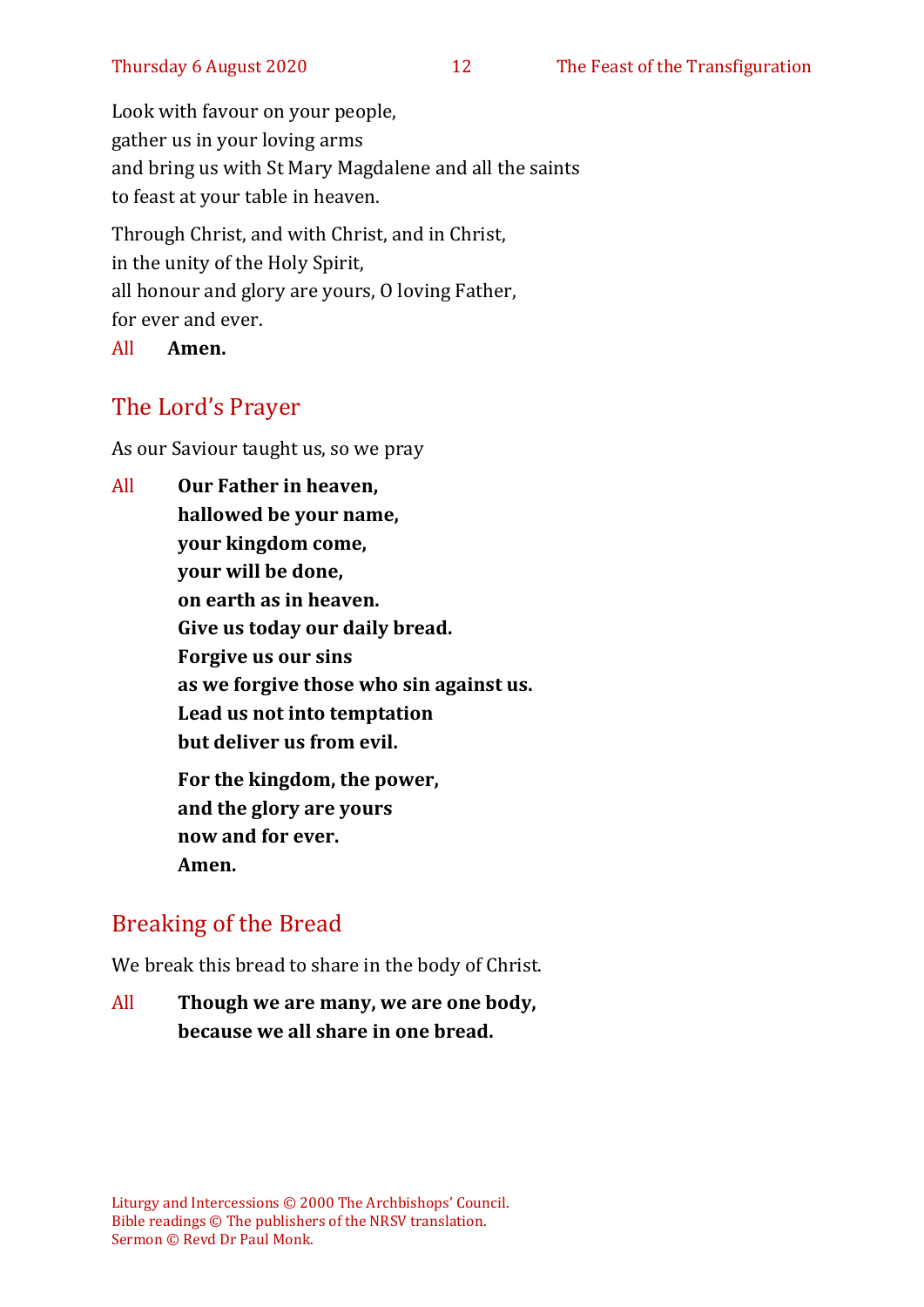All **Lamb of God,**

**you take away the sin of the world, have mercy on us. Lamb of God, you take away the sin of the world, have mercy on us.**

**Lamb of God, you take away the sin of the world, grant us peace.**

Draw near with faith.

Receive the body of our Lord Jesus Christ which he gave for you, and his blood which he shed for you. Eat and drink in remembrance that he died for you, and feed on him in your hearts by faith with thanksgiving.

All **We do not presume to come to this your table, merciful Lord, trusting in our own righteousness, but in your manifold and great mercies. We are not worthy so much as to gather up the crumbs under your table. But you are the same Lord whose nature is always to have mercy. Grant us therefore, gracious Lord, so to eat the flesh of your dear Son Jesus Christ and to drink his blood, that our sinful bodies may be made clean by his body and our souls washed through his most precious blood, and that we may evermore dwell in him, and he in us. Amen.**

Communion is distributed.